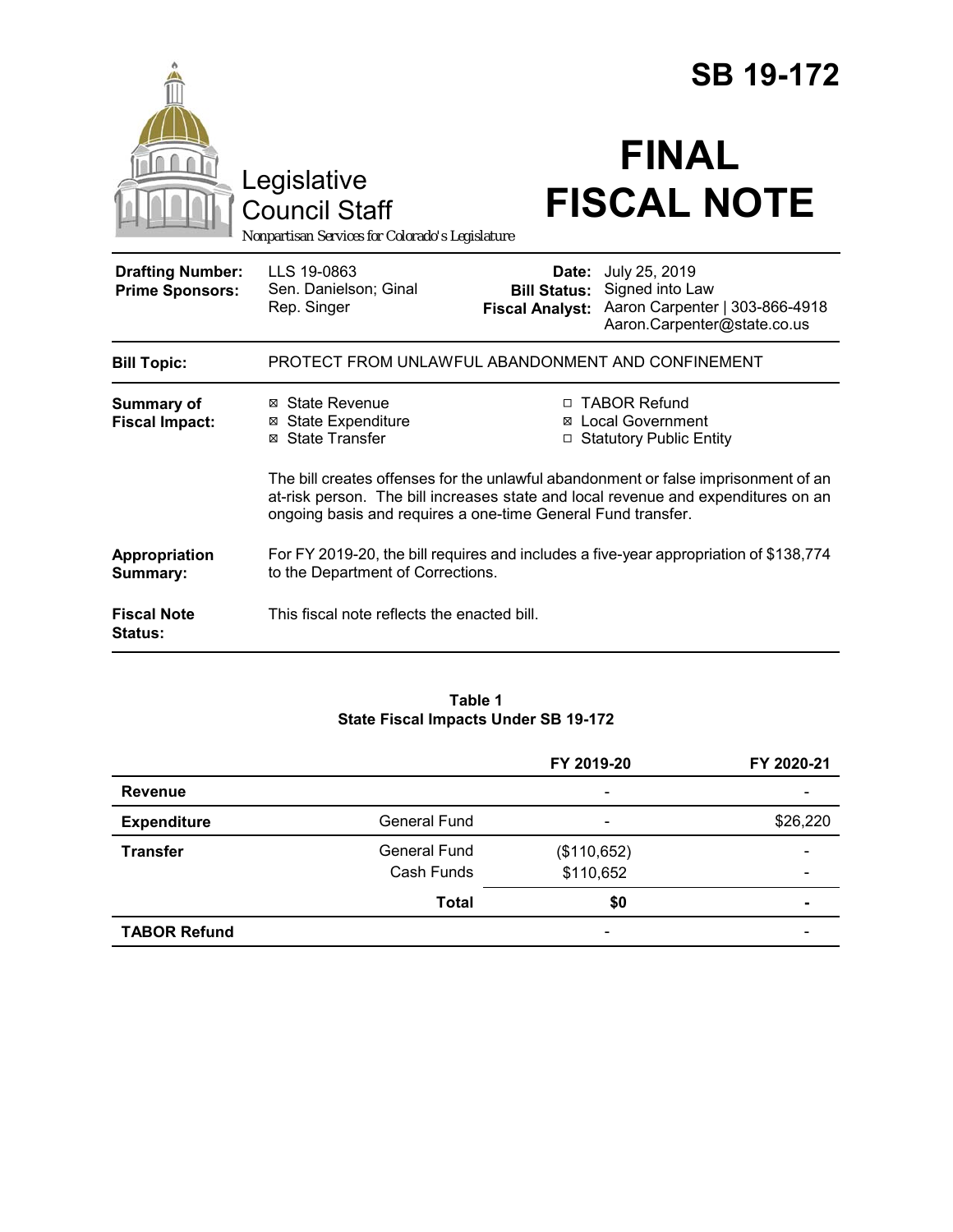July 25, 2019

# **Summary of Legislation**

Under current law, a person who commits caretaker neglect against an at-risk person commits a class 1 misdemeanor. This bill expands crimes against an at-risk person by creating new offenses for unlawful abandonment or false imprisonment of an at-risk person. Unlawful abandonment of an at-risk adult is a class 1 misdemeanor, while false imprisonment an at-risk person is either a class 1 misdemeanor or a class 6 felony, depending on the circumstances of the crime.

### **Comparable Crime Analysis**

Legislative Council Staff is required to include certain information in the fiscal note for any bill that creates a new crime, changes the classification of an existing crime, or changes an element of an existing crime. The following sections outline data on crimes that are comparable to the offense in this bill and discuss assumptions on future rates of criminal convictions under the bill.

**Prior conviction data.** This bill creates two new crimes against at-risk persons. To form an estimate on the prevalence of these crimes, the fiscal note analyzed the existing offense of caretaker neglect and used false imprisonment as a comparable crime for abandonment or false imprisonment of an at-risk person.

*Caretaker neglect.* In the last three fiscal years, 31 persons have been convicted and sentenced for this offense. Of the persons convicted, 16 were male and 15 were female. Demographically, 22 were White, 4 were Hispanic,3 were African American, 1 was Asian, and 1 was classified as "Other". Of those convicted, 8 were sentenced to county jail.

*False imprisonment.* Under current law, the classification of false imprisonment ranges from a class 2 misdemeanor up to a class 5 felony, depending on the circumstances of the offense. In the last three fiscal years, 242 persons have been convicted and sentenced for this offense, including 28 persons sentenced for a felony offense and 214 persons sentenced for a misdemeanor. Of the persons convicted, 225 were male and 17 were female. Demographically, 212 were White, 15 were Hispanic, 9 were African American, 3 were American Indian, and 3 were classified as "Other". Of the 28 felonies, 17 were sentenced to the Department of Corrections (DOC). Of the 214 sentenced for a misdemeanor, 111 were sentenced to county jail.

**Assumptions.** This analysis assumes that there will be approximately 1 additional criminal case filing per year for the new offenses under the bill. In addition, the fiscal note assumes that 1 offender every five years will be sentenced to the DOC for false imprisonment of an at-risk person. The average DOC length of stay for a class 6 felony is 7.4 months with an average parole length of stay of 9.6 months once he or she is released from prison. A class 1 misdemeanor has a sentencing range of 6 months to 18 months in county jail.

Visit leg.colorado.gov/fiscalnotes for more information about criminal justice costs in fiscal notes.

#### **State Revenue**

Starting in FY 2019-20, state revenue from criminal fines and court fees will increase by a minimal amount credited to the Fines Collection Cash Fund, various other cash funds in the Judicial Department, and the General Fund. The fine penalty for a class 6 felony ranges from \$1,000 to \$100,000 and a class 1 misdemeanor has a fine range of \$500 to \$5,000. Additionally, court fees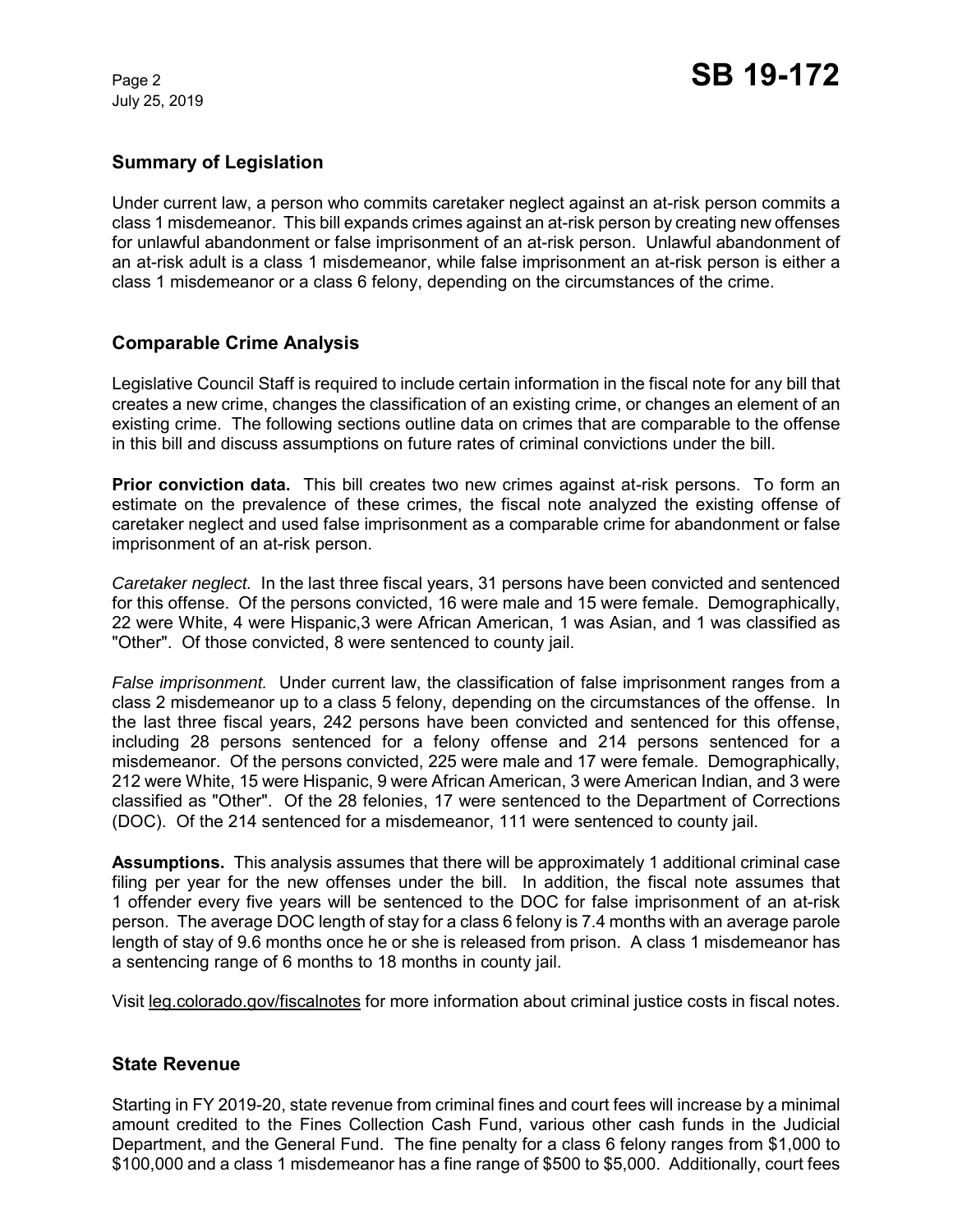July 25, 2019

may be imposed on a case-by-case basis for a variety of court-related costs, such as probation supervision, drug surcharges, or late fees. Because the courts have the discretion of incarceration, imposing a fine, or both, a precise state revenue impact cannot be determined. Criminal fine and court fee revenue is subject to TABOR, however, under the March 2019 Legislative Council Staff forecast, a TABOR surplus is not expected in FY 2019-20 or FY 2020-21.

#### **State Transfers**

This bill requires a one-time transfer of \$110,652 from the General Fund to the Capital Construction Fund in FY 2019-20. These funds must then be appropriated to the Corrections Expansion Reserve Fund. This amount is based on the costs required to cover future DOC capital construction for 0.6 additional beds (\$178,471 per bed) and may be used by the DOC for prison construction, expansion, or renovation projects that are approved by the General Assembly. DOC capital construction costs from the projected increase in prison population under this bill are discussed in the State Expenditure section.

#### **State Expenditures**

Beginning in FY 2019-20, this bill increases costs and workload in the Judicial Department. This bill also increases the five-year expenditures to the DOC by \$138,744. These impacts are shown in Table 2 and discussed below.

**Judicial Department***.* This bill will increase costs and workload for the trial courts in the Judicial Department to process additional criminal case filings. Costs and workload may also increase in the agencies that provide representation to indigent persons, including the Office of the State Public Defender and the Office of Alternate Defense Counsel. To the extent that offenders are sentenced to DOC instead of probation, costs and workload in the Division of Probation will decrease. Overall, it is assumed that this workload can be accomplished within existing appropriations. Should a change in funding be required for any agency or division with the Judicial Department, the fiscal note assumes it will be addressed through the annual budget process.

**Department of Corrections - Five-yearfiscal impact.**Based on the assumptions provided in the Comparable Crime Analysis section, this bill increases prison operating, capital construction, and parole costs for the DOC by a total of \$138,774 over the five-year period beginning in FY2019-20. This five-year impact includes the potential expenditure on DOC capital construction resulting from the transfer discussed above. The fiscal note assumes no prison impact will occur in the first year due to the amount of time required for criminal filing, trial, disposition and sentencing of each case. Once an offender is released from prison, he or she is assigned to parole. Table 2 shows the estimated cost of the bill over the next five fiscal years. Appropriation adjustments, if needed, will be made through the annual budget process based on prison population and future bed impact projections.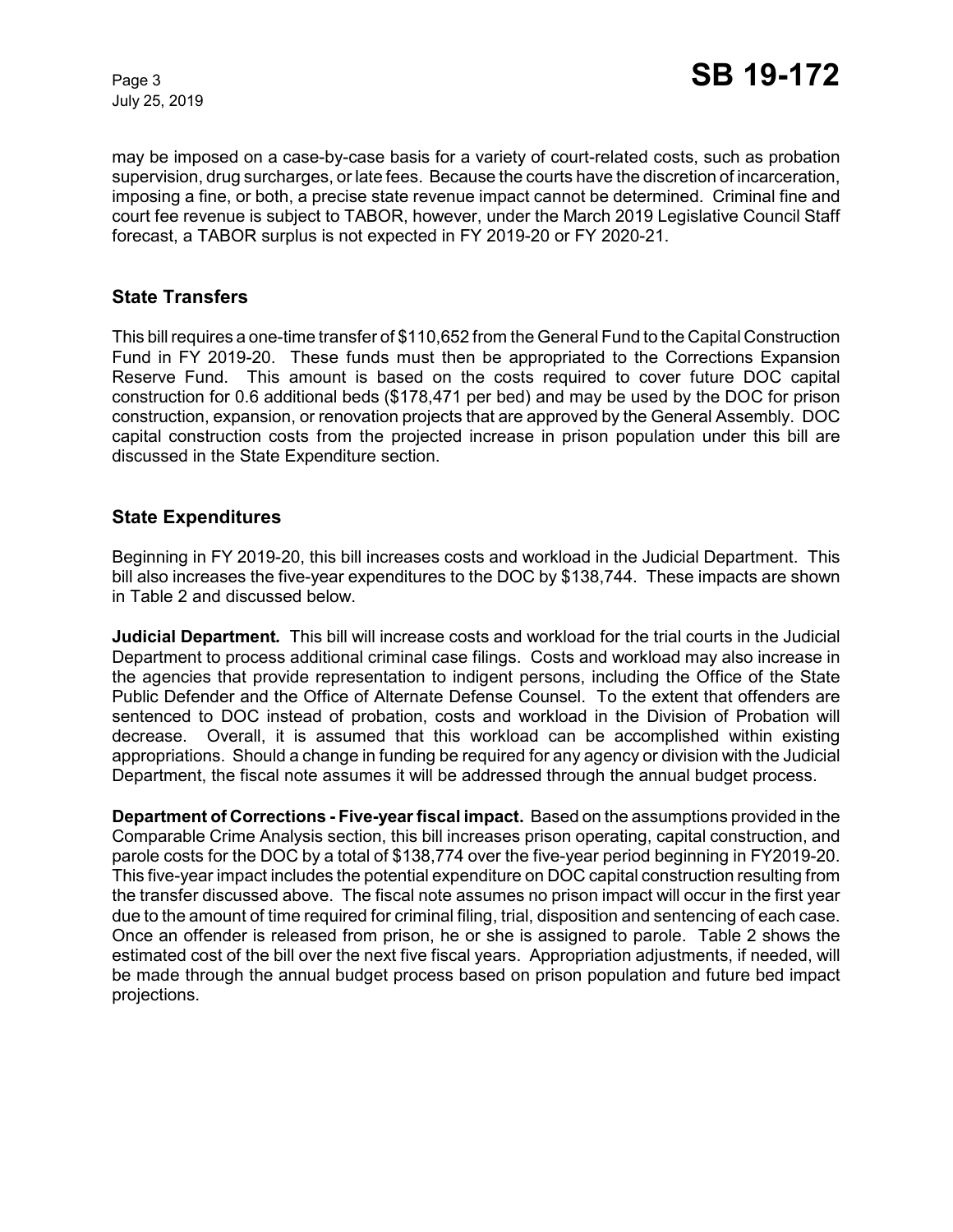|                    | <b>Prison Bed Impact</b> |                              | Parole Impact                            |               |                          |                   |
|--------------------|--------------------------|------------------------------|------------------------------------------|---------------|--------------------------|-------------------|
| <b>Fiscal Year</b> | <b>Number</b>            | Operating<br>Cost            | <b>Construction</b><br>Cost <sup>*</sup> | <b>Number</b> | <b>Operating</b><br>Cost | <b>Total Cost</b> |
| FY 2019-20         | 0.6                      | $\qquad \qquad \blacksquare$ | \$110,652                                |               |                          | \$110,652         |
| FY 2020-21         | 0.6                      | \$24,449                     |                                          | 0.4           | \$1,771                  | \$26,220          |
| FY 2021-22         | 0                        |                              |                                          | 0.4           | \$1,902                  | \$1,902           |
| FY 2022-23         | 0                        | $\qquad \qquad \blacksquare$ | -                                        | 0             |                          | \$0               |
| FY 2023-24         | 0                        | $\overline{\phantom{a}}$     |                                          | 0             |                          | \$0               |
| <b>Total Cost</b>  |                          | \$24,449                     | \$110,652                                |               | \$3,673                  | \$138,774         |

**Table 2 Prison and Parole Costs Under SB19-172**

*\*Capital construction cost is based on the highest bed impact in the five-year period.*

# **Local Government Impact**

Beginning in FY 2019-20, this bill is expected to increase local government costs and workload as described below. The exact impact to a particular local government will vary depending on the number of offenses committed within its jurisdiction.

**District attorneys**. By creating new crimes against at-risk persons, the bill will increase costs and workload for district attorneys to prosecute these case. District attorney offices are funded by counties, with each county in a judicial district contributing based on its population.

**County jails.** By creating new misdemeanor offenses, more offenders may be sentenced to county jail. To the extent that this occurs, costs to county jails will increase. In addition, because class 6 felony offenders may still be sentenced to county jail as part of a probation sentence, costs may also increase for offenders sentenced for false imprisonment of an at-risk person. Because the courts have the discretion of incarceration or imposing a fine, the precise county impact cannot be determined. Under current law, the state reimburses county jails for housing state inmates. Based on a 2018 Joint Budget Committee Staff county jail survey, the average cost to house an offender in a county jail is \$98.83 per day, but varies significantly from \$43.65 to \$350.21 per day depending on the county. For the current fiscal year, the state reimburses county jails at a daily rate of \$54.93.

**Denver County Court.** The bill increases revenue, costs and workload for the Denver County Court, which is managed and funded by the City and County of Denver, to hear additional cases for abandoning an at-risk adult. Probation services in the Denver County Courts will also experience a decrease in revenue, costs, and workload if offenders previously sentenced to probation for a misdemeanor are instead sentenced to DOC for a felony within Denver County.

**County departments of human services.** To the extent that the bill results in more investigations by county adult protective services, costs and workload to that county will increase. The fiscal note assumes that any increase in costs and workload will be minimal.